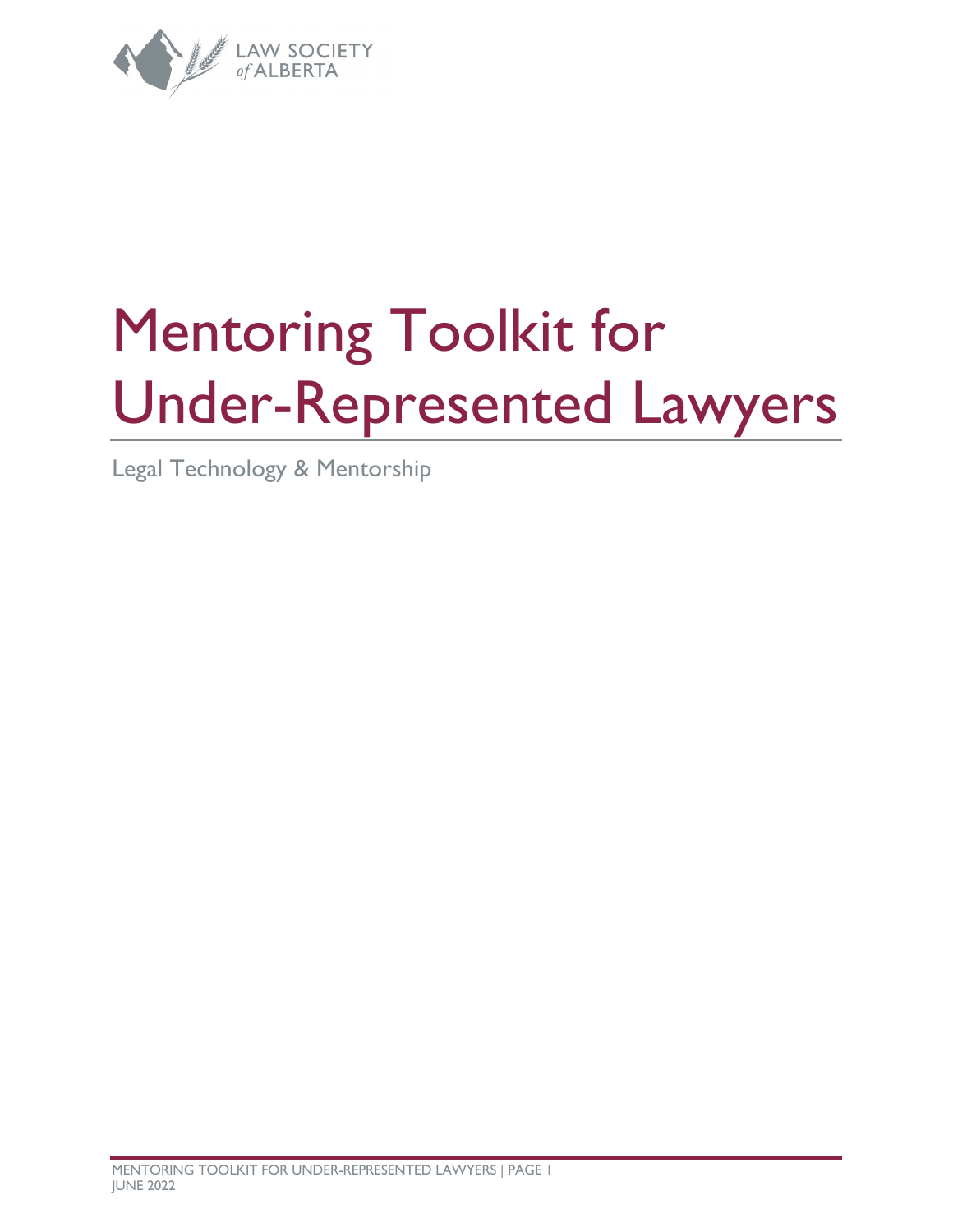

## **Table of Contents**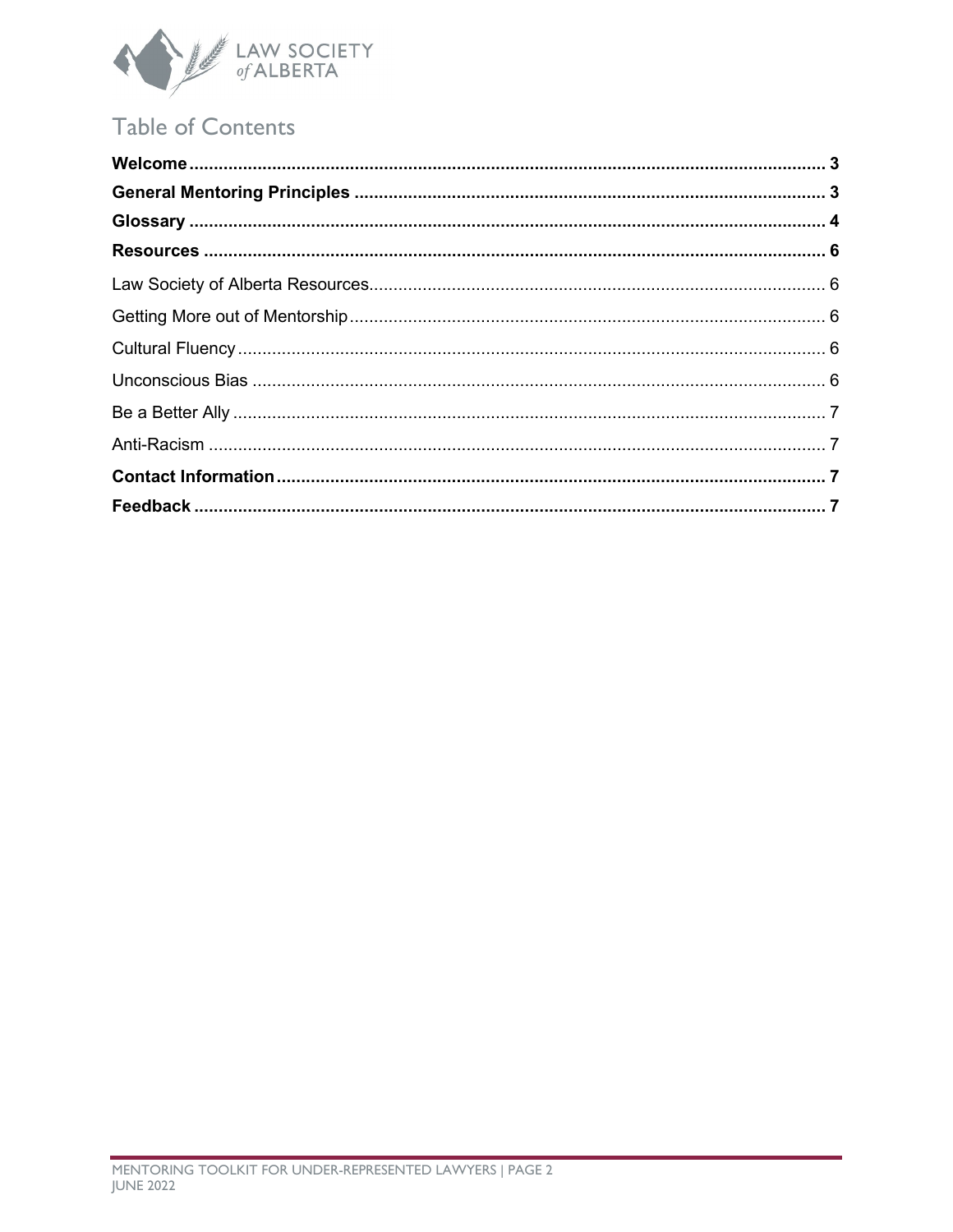

## <span id="page-2-0"></span>**Welcome**

Despite the growing diversity of the Canadian population and significant numbers of internationally trained lawyers seeking to join the Alberta bar each year, we still have a long way to go to achieve an equitable, diverse and inclusive profession.

It is in the public interest for the legal profession to be representative of the population it serves. The public should have a meaningful choice in who represents them. This is particularly true in the case of groups who might be under-represented in society. These groups may encounter cultural or language barriers to working with certain lawyers or firms, or may simply feel more comfortable having someone who understands their culture representing them.

Mentorship can play a key role in opening doors for the professional advancement of underrepresented lawyers.

To support these lawyers and the principles of equity, diversity and inclusion, the Law Society of Alberta has produced this toolkit. We have gathered best mentorship practices, important terminology and resources that will help mentors and mentees in developing their relationships and achieving their mentorship goals.

## <span id="page-2-1"></span>**General Mentoring Principles**

Many aspects of good mentorship are the same, no matter who the mentoring relationship is between. The **Resources** section of this document links to more materials that offer comprehensive information on developing mentorship relationships and other considerations for mentorship of under-represented lawyers.

As a start, we recommend that you use your first mentorship meeting to talk about what makes a successful mentoring relationship and what each of you is hoping to get out of this one. This will form the basis of your Mentoring Plan, which acts as a road map for the mentoring relationship. Set out short-term and long-term goals – what you hope to learn from the relationship – and talk about the things you would like to cover.

Your Mentoring Plan is not meant to be a fixed document and can evolve over the course of the mentorship. Discuss issues as they come up and revisit others if circumstances change.

If you need help deciding what you want to talk about, see *[Discussion Topics for Mentors and](https://documents.lawsociety.ab.ca/wp-content/uploads/2021/02/24233729/Mentor-Express-Discussion-Topics.pdf)  [Mentees](https://documents.lawsociety.ab.ca/wp-content/uploads/2021/02/24233729/Mentor-Express-Discussion-Topics.pdf)* on the Law Society website.

The *[Mentor Connect Handbook](https://documents.lawsociety.ab.ca/wp-content/uploads/2017/01/Mentor-Connect-Handbook.pdf)* has more suggestions about how to build a good Mentoring Plan.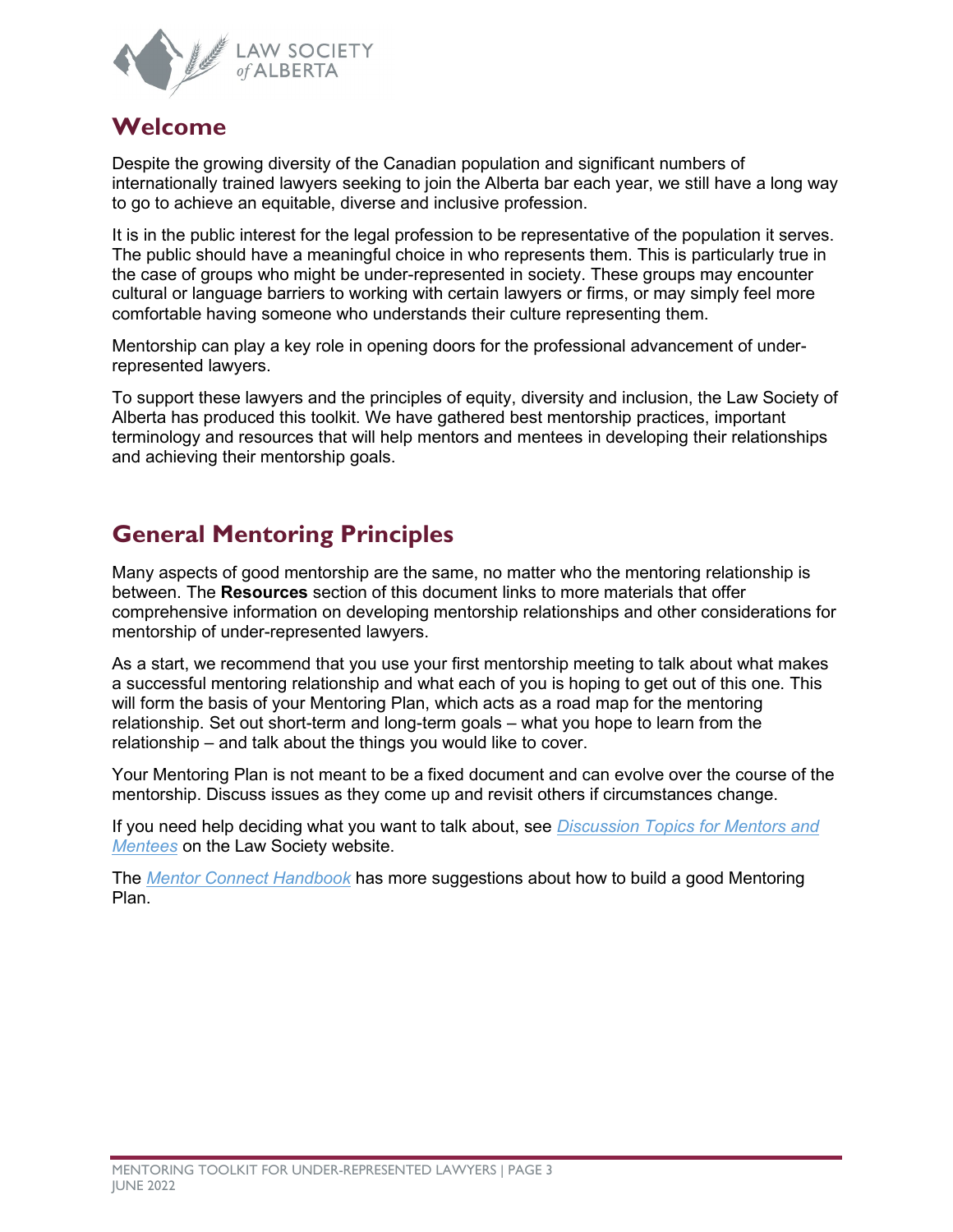

## <span id="page-3-0"></span>**Glossary**

You and your mentoring partner may be approaching the practice of law from significantly different perspectives due to age, culture, background and other distinct characteristics. It will help to have a common understanding of some key terminology related to equity, diversity and inclusion. Keep these definitions in mind as you get to know each other.

**\*Note:** The language in this area is always evolving and this is not an exhaustive list. Please refer to the links below for additional resources.

**Ally:** A term used for people who support a social group other than their own, by acknowledging disadvantage and oppression and taking action on behalf of others. [\(Hive Learning, Diversity](https://www.hivelearning.com/site/resource/diversity-inclusion/diversity-inclusion-glossary/)  [and Inclusion Glossary\)](https://www.hivelearning.com/site/resource/diversity-inclusion/diversity-inclusion-glossary/)

**BIPOC:** Black, Indigenous, people of colour. See also **Visible Minority**.

**Bystander effect (Bystander apathy):** What happens when a person feels discouraged or is less likely to provide help to a person in distress because of the presence of other people. People assume someone else will step in and help and so no one does anything and the people who could have stepped in to help become a bystander. (Hive Learning, Diversity and Inclusion [Glossary\)](https://www.hivelearning.com/site/resource/diversity-inclusion/diversity-inclusion-glossary/)

**Confirmation bias:** Seeking out or only noticing information that reinforces our existing beliefs. [\(Hive Learning, Diversity and Inclusion Glossary\)](https://www.hivelearning.com/site/resource/diversity-inclusion/diversity-inclusion-glossary/)

**Cultural competence:** A basic understanding of your own culture, its impacts on your perspective and a willing curiosity to learn about and understand other cultures with a positive attitude and a genuine respect and acceptance of cultural differences. [\(Hive Learning, Diversity](https://www.hivelearning.com/site/resource/diversity-inclusion/diversity-inclusion-glossary/)  [and Inclusion Glossary\)](https://www.hivelearning.com/site/resource/diversity-inclusion/diversity-inclusion-glossary/)

**Cultural fluency:** The ability to understand basic perspectives and norms of other cultures, recognize communication cues and context, and adapt your responses to communicate effectively. [\(Hive Learning, Diversity and Inclusion Glossary\)](https://www.hivelearning.com/site/resource/diversity-inclusion/diversity-inclusion-glossary/)

**Disrupting bias:** The ongoing and conscious work of identifying your own unconscious bias, actively working to change your way of thinking and interrupting bias when you see it operating in others. [\(Hive Learning, Diversity and Inclusion Glossary\)](https://www.hivelearning.com/site/resource/diversity-inclusion/diversity-inclusion-glossary/)

**Diversity:** Diversity refers to the variation between people. This includes parts of our identity that are considered 'innate' (like race, age, nationality, etc.), and aspects that are 'acquired' like cultural fluency and languages spoken. [\(Hive Learning, Diversity and Inclusion Glossary\)](https://www.hivelearning.com/site/resource/diversity-inclusion/diversity-inclusion-glossary/)

**Dog whistle:** The subtle use of coded or suggestive language in political messages (often discriminatory or prejudiced in nature) that appear neutral to the general public but are intended to convey a secondary message to a targeted audience. (Hive Learning, Diversity and Inclusion [Glossary\)](https://www.hivelearning.com/site/resource/diversity-inclusion/diversity-inclusion-glossary/)

**EDI**: An acronym that stands for equity, diversity and inclusion. Other acronyms describing work in this area include DEI, D&I and IDEA (inclusion, diversity, equity and accessibility).

**Equity:** A condition or state of fair, inclusive, and respectful treatment of all people. Equity does not mean treating people the same without regard for individual differences. [\(Glossary of Terms,](https://www.crrf-fcrr.ca/en/resources/glossary-a-terms-en-gb-1) Canadian Race Relations Foundation):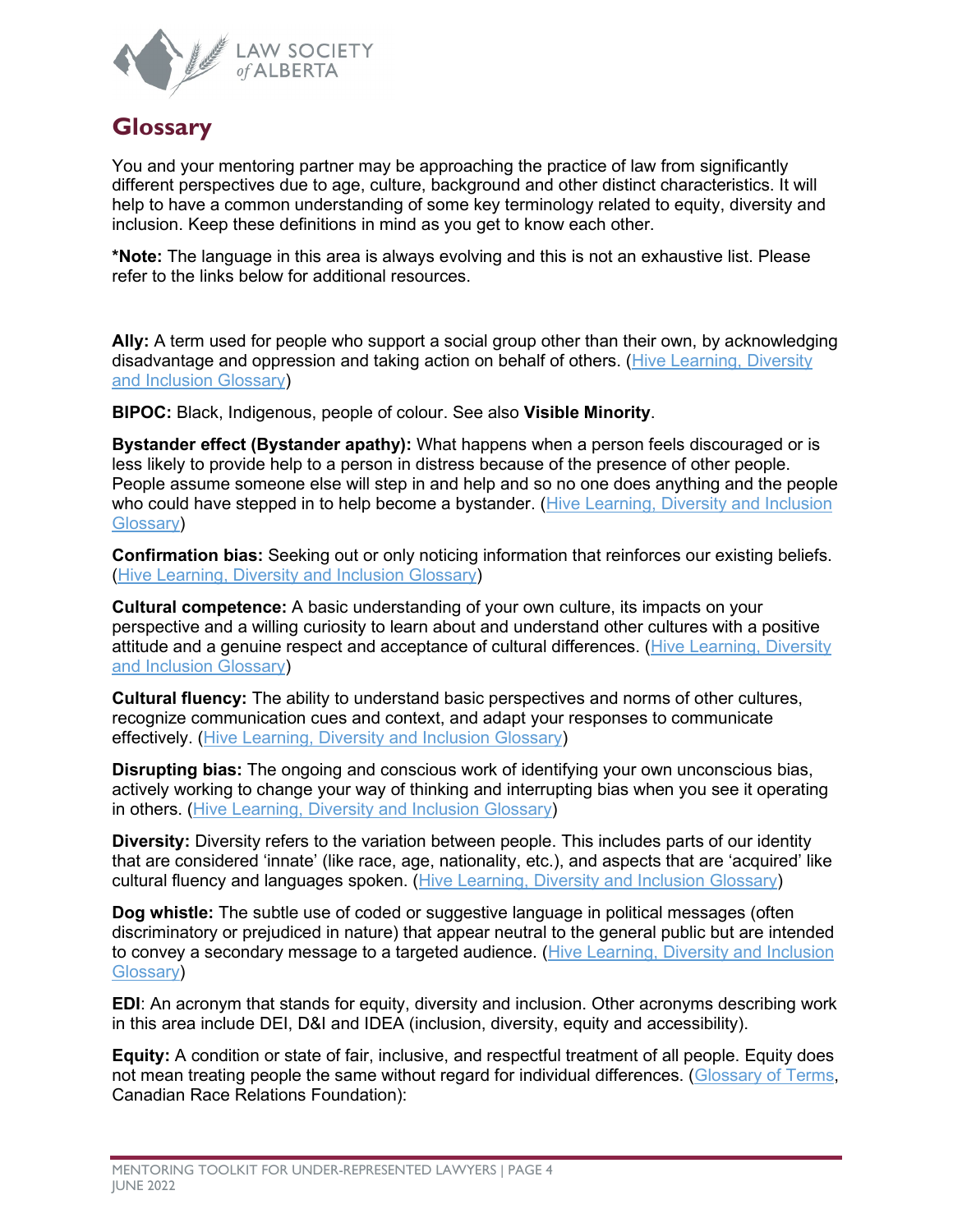

**Gaslighting:** A form of abusive manipulation that causes the victim to question their own reality. [\(Hive Learning, Diversity and Inclusion Glossary\)](https://www.hivelearning.com/site/resource/diversity-inclusion/diversity-inclusion-glossary/)

**Inclusion:** The extent to which diverse members of a group (society/organization) feel valued and respected. [\(Glossary of Terms,](https://www.crrf-fcrr.ca/en/resources/glossary-a-terms-en-gb-1) Canadian Race Relations Foundation):

**2SLGBTQ+:** The acronym for two-spirit, lesbian, gay, bisexual, transgender, queer or questioning, intersex, asexual + other gender identities.

**People of Colour:** A term which applies to non-White racial or ethnic groups; generally used by racialized peoples as an alternative to the term "visible minority." The word is not used to refer to Aboriginal peoples, as they are considered distinct societies under the Canadian Constitution. When including Indigenous peoples, it is correct to say "people of colour and Aboriginal / Indigenous peoples." [\(Glossary of Terms,](https://www.crrf-fcrr.ca/en/resources/glossary-a-terms-en-gb-1) Canadian Race Relations Foundation):

**Sponsor:** A sponsor is a powerful internal advocate who looks after your interests, helps connect you to leaders and special projects, and amplifies your work to other senior people in your business. The difference between sponsors and mentors is that mentors give guidance and advice but don't necessarily have the same influence to effect change that sponsors do. [\(Hive Learning, Diversity and Inclusion Glossary\)](https://www.hivelearning.com/site/resource/diversity-inclusion/diversity-inclusion-glossary/)

**Systemic Discrimination:** Policies, procedures and practices within systems and institutions that result in disproportionate opportunities or disadvantages for people with a common set of characteristics such as age, culture, disability, gender, race, religion, sexual orientation, and/or socio-economic status. [\(Law Society of Alberta Acknowledgement of Systemic Discrimination\)](https://www.lawsociety.ab.ca/about-us/key-initiatives/equity-diversity-and-inclusion-initiatives/acknowledgment-of-systemic-discrimination/)

**Unconscious bias:** An implicit attitude or association that operates beyond our control or awareness. These biases inform our perceptions of people and social groups and can influence our decision-making and behaviour. [\(Hive Learning, Diversity and Inclusion Glossary\)](https://www.hivelearning.com/site/resource/diversity-inclusion/diversity-inclusion-glossary/)

**Visible Minority:** Term used to describe people who are not white. Although it is a legal term widely used in human rights legislation and various policies, currently the terms racialized minority or people of colour are preferred by people labelled as 'visible minorities'. [\(Glossary of](https://www.crrf-fcrr.ca/en/resources/glossary-a-terms-en-gb-1)  [Terms,](https://www.crrf-fcrr.ca/en/resources/glossary-a-terms-en-gb-1) Canadian Race Relations Foundation)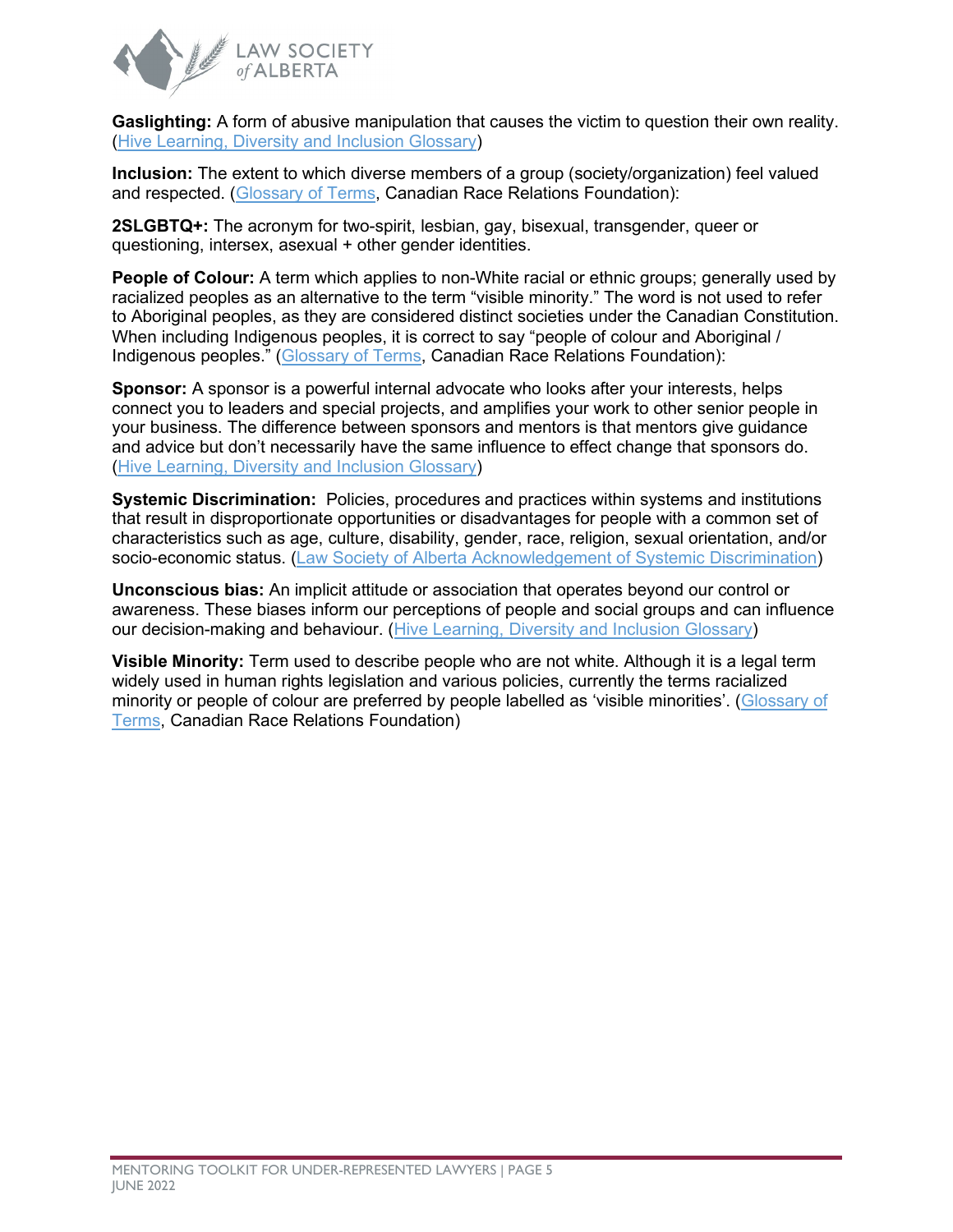

### <span id="page-5-0"></span>**Resources**

#### <span id="page-5-1"></span>**Law Society of Alberta Resources**

- *[Looking for Mentorship? Law Society Mentorship Programs Overview Chart](https://documents.lawsociety.ab.ca/wp-content/uploads/2022/03/10163319/Looking-For-Mentorship-March-2022.pdf)*
- *[Mentor Connect Handbook](https://documents.lawsociety.ab.ca/wp-content/uploads/2017/01/Mentor-Connect-Handbook.pdf)*
- *[Mentor Express Handbook](https://documents.lawsociety.ab.ca/wp-content/uploads/2018/11/Mentor-Express-Handbook.pdf)*
- *[Acknowledgment of Systemic Discrimination,](https://www.lawsociety.ab.ca/about-us/key-initiatives/equity-diversity-and-inclusion-initiatives/acknowledgment-of-systemic-discrimination/)* Law Society of Alberta (2022)
- *[Equity & Diversity Resources](https://www.lawsociety.ab.ca/resource-centre/key-resources/equity-and-diversity/)*
- *Indigenous Education Series: Guide for Lawyers Working with Indigenous Peoples*, video 1:20:04
- *[Indigenous Mentorship Program](https://www.lawsociety.ab.ca/about-us/key-initiatives/indigenous-initiatives/indigenous-law-mentorship-program/)*

#### <span id="page-5-2"></span>**Getting More out of Mentorship**

- *[Be the Change: How Mentoring Can Improve Diversity in the Legal Profession,](https://www.lawpracticetoday.org/article/mentoring-improve-diversity-legal-profession/)* Law Practice Today, American Bar Association (July 2016)
- *[Proactively Establishing a Valuable Mentor Network,](https://www.lawpracticetoday.org/article/proactively-establishing-a-valuable-mentor-network/)* Law Practice Today, American Bar Association (July 2021)
- *[Five Things that Make a Great Mentor](https://www.americanbar.org/groups/litigation/committees/minority-trial-lawyer/practice/2020/five-things-that-make-a-great-mentor/)*, American Bar Association (Dec. 2020)
- *[Eight Tips for an Amazing Mentor Relationship,](https://www.forbes.com/sites/laurencebradford/2018/01/31/8-tips-for-an-amazing-mentor-relationship/?sh=2444a95c21e2)* Forbes (Jan. 2018)
- *[How to Develop a Mentoring Team,](https://www.forbes.com/sites/ruthgotian/2020/07/06/how-to-cultivate-a-mentoring-team-in-five-easy-steps/?sh=2f6f95b5244a)* Forbes (July 2020)
- *[What Mentors Wish Their Mentees Knew](https://hbr.org/2017/11/what-mentors-wish-their-mentees-knew)*, Harvard Business Review (Nov. 2017)
- *[How to Mentor in a Remote Workplace,](https://hbr.org/2022/03/how-to-mentor-in-a-remote-workplace)* Harvard Business Review (March 2022)
- *[Mentoring Matters, Especially for Women and Minorities,](https://www.chieflearningofficer.com/2018/02/08/guide-improving-mentoring-opportunities-women-minorities/)* CLO.com (Feb. 2018)
- *[The Key to Diversity and Inclusion Is Mentorship,](https://www.forbes.com/sites/janicegassam/2019/09/26/the-key-to-diversity-and-inclusion-is-mentorship/?sh=79f8078f7fbd)* Forbes (Sept. 2019)

#### <span id="page-5-3"></span>**Cultural Fluency**

- *[3 Ways to Improve Your Cultural Fluency,](https://hbr.org/2019/04/3-ways-to-improve-your-cultural-fluency)* Harvard Business Review (April 2019)
- *[Cultural Competence: An Essential Skill in an Increasingly Diverse World,](https://www.practicepro.ca/2014/09/cultural-competence-an-essential-skill-in-an-increasingly-diverse-world/)* PracticePRO (Sept. 2014)
- *[Learn a New Culture,](https://youtu.be/GhA9eypocE0)* TEDx video 13:38, Julien S. Bourelle (Oct. 2017)
- *[Guide for Lawyers Working with Indigenous Peoples,](https://www.advocates.ca/Upload/Files/PDF/Advocacy/BestPracticesPublications/Guide_for_Lawyers_Working_with_Indigenous_Peoples_may16.pdf)* Advocates' Society (May 2018)

#### <span id="page-5-4"></span>**Unconscious Bias**

• *[Rebalance the Scales: Implicit Bias, Diversity, and the Legal Profession,](https://www.2civility.org/attorney-programs-cle/free-online-cle/rebalance-the-scales-implicit-bias-diversity-and-the-legal-profession/)* Illinois Supreme Court Commission on Professionalism Online Course